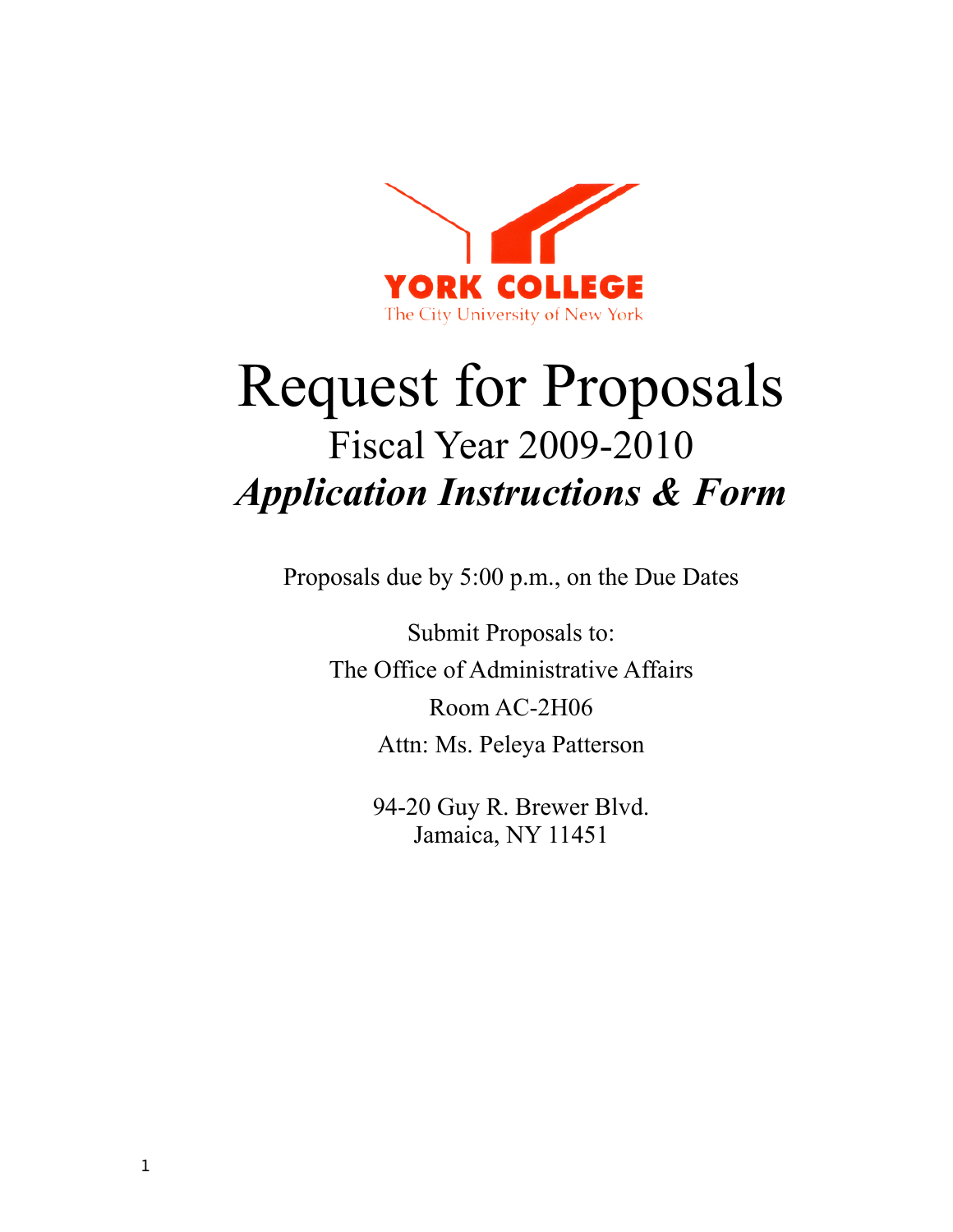### Proposal Cover Page – York College – RFP Fiscal Year 2009-2010 The Office of Administrative Affairs, Room AC-2H06 ATTN: Ms. Peleya Patterson 94-20 Guy R. Brewer Blvd., Jamaica, NY 11451

DUE: 5:00 p.m. on deadline dates indicated below

| <b>York College</b>                                                                                      | <b>Request for Funding Proposal</b><br>2009-2010                                            |  |  |  |
|----------------------------------------------------------------------------------------------------------|---------------------------------------------------------------------------------------------|--|--|--|
| <b>Auxiliary Enterprises</b>                                                                             |                                                                                             |  |  |  |
| <b>Applicant Organization/Individual</b>                                                                 |                                                                                             |  |  |  |
| Project/Program Title:                                                                                   |                                                                                             |  |  |  |
| Project/Program Date:                                                                                    |                                                                                             |  |  |  |
| Primary Contact and Title:                                                                               |                                                                                             |  |  |  |
| Department/Organization:                                                                                 |                                                                                             |  |  |  |
| Telephone:<br>E-Mail Address:                                                                            |                                                                                             |  |  |  |
| <b>Project/Program Profile</b>                                                                           |                                                                                             |  |  |  |
| <b>Total Amount Requested:</b>                                                                           | Please check one:<br>Ż<br><b>Academic Success</b><br><b>Student Retention/Recruitment</b>   |  |  |  |
| (Please attach a Line-Item budget)                                                                       | <b>Student Life Enhancement</b>                                                             |  |  |  |
| <b>Application Submission Checklist:</b>                                                                 |                                                                                             |  |  |  |
| Each Proposal must be submitted with the following:                                                      |                                                                                             |  |  |  |
| <b>■</b> Proposal Cover Page (this form)<br><b>■</b> Project/Program Summary<br>Line-Item Budget Request |                                                                                             |  |  |  |
|                                                                                                          | Applications that do not contain all of the required documentation listed above will not be |  |  |  |
| accepted for review.                                                                                     |                                                                                             |  |  |  |
| <b>Printed Name of Department Head:</b>                                                                  | <b>Title:</b>                                                                               |  |  |  |
| Signature:                                                                                               | Date:                                                                                       |  |  |  |

| <b>Deadline Dates</b>              | <b>Notification Dates</b>  | <b>Funding Period</b>       |
|------------------------------------|----------------------------|-----------------------------|
| Friday, June 19, 2009              | Tuesday, June 30, 2009     | July 1- October 31, 2009    |
| Friday, September 18, 2009<br>2010 | Friday, September 25, 2009 | Nov. $1 - \text{Feb } 28$ , |
| Friday, Jan. 22, 2010              | Friday, Jan. 29, 2010      | March $1 -$ June 30, 2010   |

If there are any questions, please contact Dean Thomas at extension 2332 or at rthomas@york.cuny.edu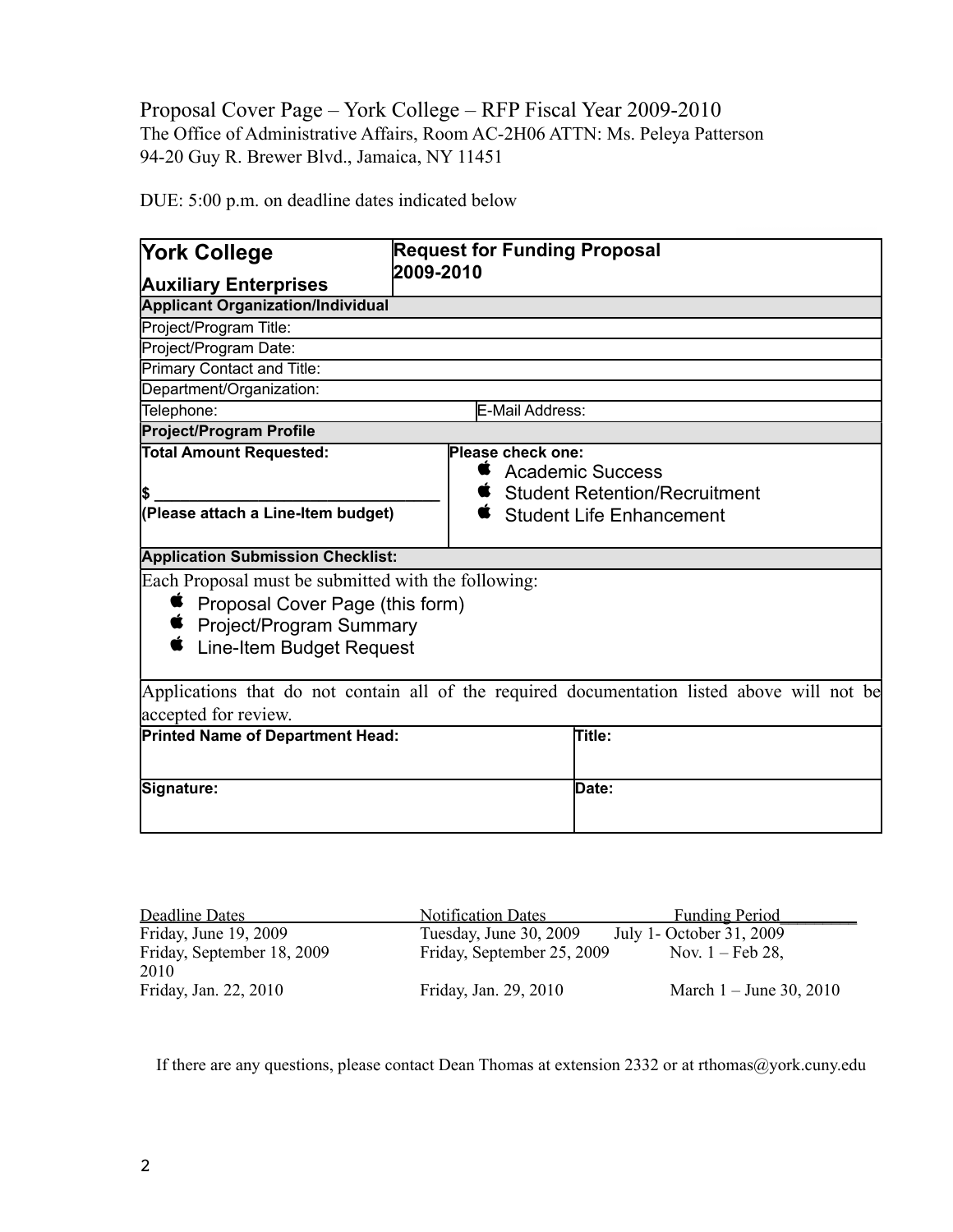## YORK COLLEGE AUXILIARY ENTERPRISES Request for Funding Proposal DOCUMENT FORMAT REQUIREMENTS

- The Project/Program Summary must consist of no more than two (2) type written pages
- A minimum of 10-point font with single-spaced lines and one-inch margins
- Only include information requested (no leaflets, promotional materials, flyers, etc.)
- Include only one set of the information requested additional copies are not necessary
- Do not use special folders or binding to enhance the presentation of your proposal.

#### APPLICATION CONTENT REQUIREMENTS

The Proposal Summary should include the following information:

- 1. Project Request: Briefly summarize the nature and scope of the project/program for which you are submitting a funding request. This includes, but is not limited to, the major goals and objectives of the project/program.
- 2. Project Participants: Indicate who is expected to participate in the project/proposal.
- 4. Project Impact: Please explain how the project/program will benefit its participants and/or the college community.

#### LINE ITEM BUDGET

The line item budget must include the dollar amount you would like to allocate to each expense that is required to complete the project/program. The total funding request should not exceed \$2,000. Expense categories may include but are not limited to:

- Honoraria (CUNY and government employees are ineligible for honoraria. Non-Resident Aliens will be required to complete GLACIER; an IRS software application that is used to determine eligibility to receive an honorarium and US income tax status.) Please obtain an Honoraria Form from the business office. Limit of \$300 per honorarium per year.
- Travel: economy rates (original receipts required)
- Materials/Supplies (original receipts required)